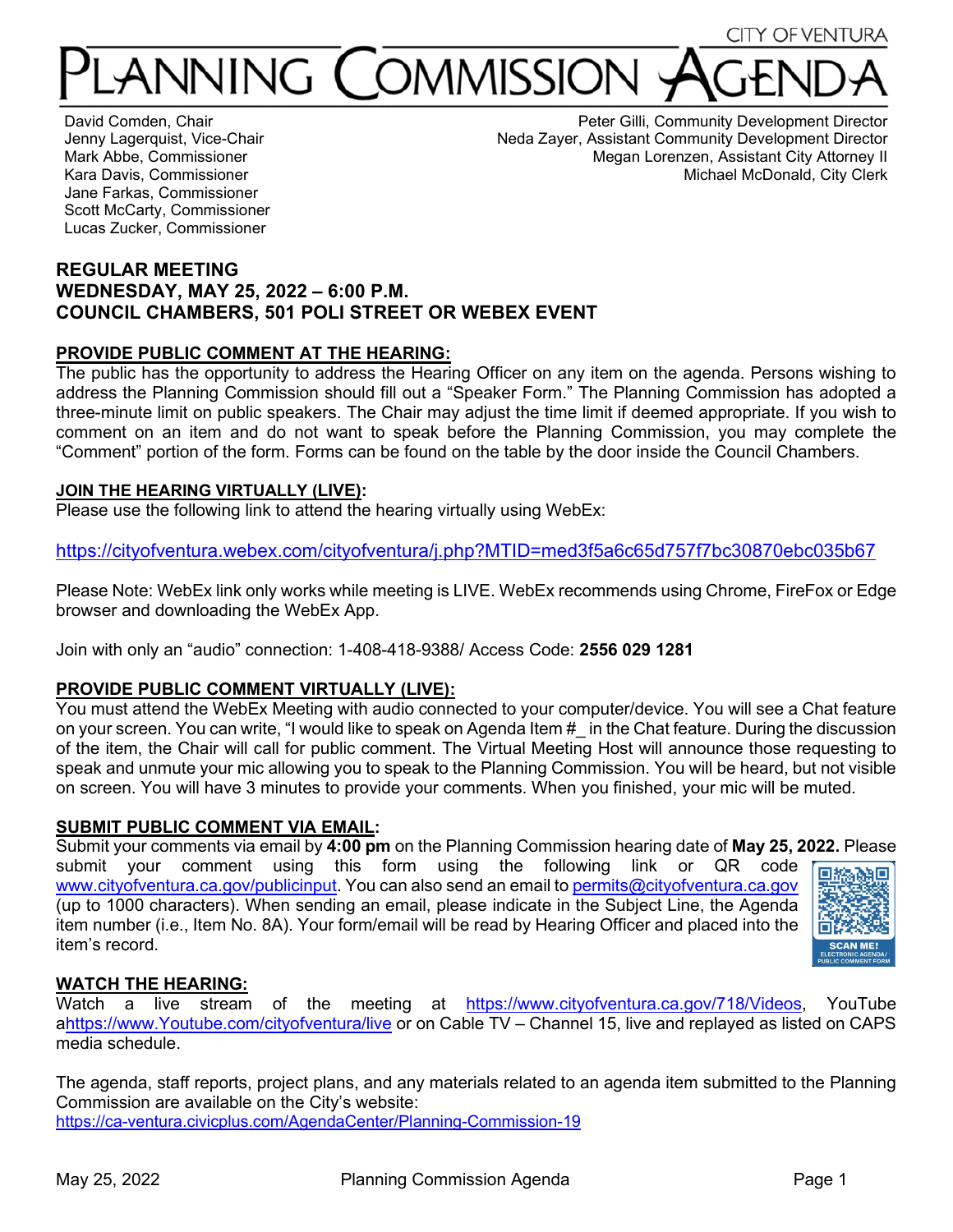#### **ROLL CALL**

**PUBLIC COMMUNICATIONS** – Public Communications is the time set aside during the Committee meetings for members of the public to address the Committee on planning related business other than scheduled agenda items.

#### **CONSENT ITEMS**

**1. Approval of the Planning Commission March 23, 2022 Meeting Minutes.** 

**Recommendation:** Approve, as presented. **Materials:** [minutes](https://www.cityofventura.ca.gov/DocumentCenter/View/31692/PC-Meeting-Minutes-03-23-2022-DRAFT)

#### **FORMAL ITEMS**

**2. PROJ-15323 - Del Sol Design Review, Warrants, Exceptions, and Lot Line Adjustments located at the southwest corner of Wells Road between Blackburn and Telegraph Road.**

Request for Major Design Review, Warrants, Exceptions and Lot Line Adjustments for a residential development with 89 townhome units and 112 single-family homes on a 38-acre site located in the Neighborhood Edge (T3.1) and Neighborhood General (T3.2) zones within the Parklands Specific Plan.

 **Recommendation:** That the Planning Commission approve the Major Design Review, Warrants, Exceptions, and Lot Line Adjustments, as conditioned.

**CEQA Determination:** Under the provisions of the California Environmental Quality Act (CEQA) this project is covered under the Final Environmental Impact Report (EIR-2459) for the Parklands Specific Plan adopted by City Council on August 3, 2009 (Resolution 2009-052).

**Staff:** Gene Burse, Senior Planner **Applicant:** Judi MacLean, Shea Homes

**Material:** [staff report,](https://www.cityofventura.ca.gov/DocumentCenter/View/31699/PROJ-15323_Del-Sol_sr_pc_draft) [resolution,](https://www.cityofventura.ca.gov/DocumentCenter/View/31698/PROJ-15323-Del-Sol_reso) [project plans,](https://www.cityofventura.ca.gov/DocumentCenter/View/31700/Exhibit-A--Project-Plans) [lot line adjustment,](https://www.cityofventura.ca.gov/DocumentCenter/View/31701/Exhibit-B--Lot-Line-Adjustments) [warrants and](https://www.cityofventura.ca.gov/DocumentCenter/View/31696/Exhibit-C--Warrants-and-Exceptions)  [exceptions,](https://www.cityofventura.ca.gov/DocumentCenter/View/31696/Exhibit-C--Warrants-and-Exceptions) [standards,](https://www.cityofventura.ca.gov/DocumentCenter/View/31697/Exhibit-D--Standards) public comment

#### **3. PROJ-15322 – Permanent Streamlining Ordinance Amendments.**

Request for a Municipal Code Text Amendment to amend Division 24 (Zoning Regulations) for streamlining purposes.

 **Recommendation:** That the Planning Commission, by resolution, recommend that the City Council adopt ordinance amendments to Division 24 for streamlining purposes.